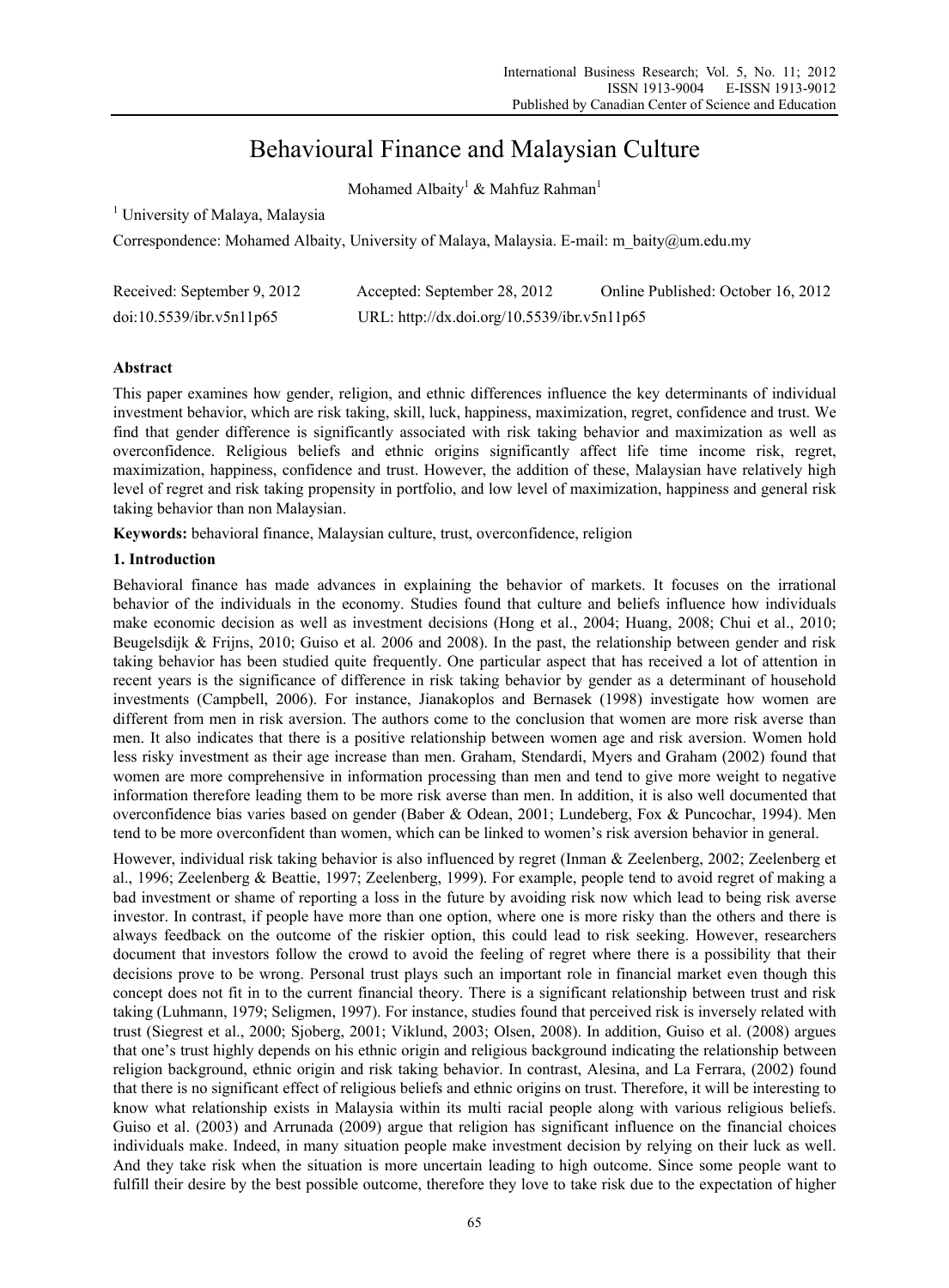returns. However, higher income does not guarantee happiness or life satisfaction. The past studies provide mixed result regarding the relationship between income and happiness (Easterlin, 2001; Frey & Stutzer, 2002).

Individual investment puzzle in the economy stems from the fact that most households do not invest their optimal amount of capital despite high returns and significant risk premium. This investment behavior poses a very significant question to us. Traditional finance theory argues that investors' willingness to take financial risks is significantly influenced by investment opportunities and risk aversion (Markowitz, 1995; Sharpe, 1964), similarly, the efficient market hypothesis suggest that market are efficient and it is impossible to beat the market due to information availability to all investors (Fama, 1970). Whereas behavioral finance have introduced several new factors that affect household financial decisions. Mostly prior research focuses on only one determinant or one area at a time in analyzing influential individual characteristics. However, past studies indicate mixed results in establishing the relationship between individual characteristics and households' financial decision may be because behaviors differ from one country to the other depending on culture as mentioned by Guiso et al. (2003). Previous work on this area focus on the differences between males and females, religions, race, as well as marital status. However, most of the studies either done in US or done in a global scale such as Statman (2008) who studied 22 countries including Malaysia and found that overall there is a difference in all the items who studies except Regret. This study is different from previous study in three folds. First, this study focuses on Malaysia. This is interesting because behavior differ from one country to the other depending on culture as mentioned by Guiso et al. (2003). In addition, behaviors of different ethnicities can be generalized to other countries with similar ethnicity. Second, Malaysian population consists of three major ethnicities who have their different cultures and religious affiliations. Third rationale is that Malaysian population if composed of four major religions namely, Islam, Buddhism and Hinduism along with Christianity and other minor groups in different religions. It is clear that this entangled society in ethnicity, culture and religion will yield interesting results that help in understanding their behaviors.

More research is clearly needed. To take a step further, this paper therefore, investigate whether there is any significant difference between male and female in terms of risk taking, skill, luck, Happiness, maximization, regret, and trust. We then examine whether individual from different religion background are significantly different in terms of risk taking, skill, believing in luck, Happiness, maximization, regret, and trust. Moreover, we try to identify whether people from different ethnic origin are significantly different in risk taking, skill, luck, Happiness, maximization, regret and trust. Lastly, the relationship between these variables will be investigated whether results confirm previous results or deviate based on the culture and religion.

Our results suggest that there is a significant difference between male and female in term of maximization and general risk taking. The results indicate that there exist a significant difference between religious affiliations in terms of life time income risk, regret, maximization, and trust. In addition, there is a significant difference in regret between Muslims and Buddhist with Buddhist experiencing a higher level of regrets than Muslims. With regard to maximization the difference is between Buddhist and Muslims as well as Buddhist and Christians with Buddhist scoring the highest mean and Muslims the lowest. Lastly, there is a difference between religious affiliations with regard to trust. Christians seem to be the most trusting flowed by Muslims, Buddhist and finally the least trusting are Hindus. The significant difference however was found between Buddhist with Muslims and Buddhist with Hindus. Chinese exhibit a high level of risk taking followed by Malay and lastly Indian. Indians seem to score the highest mean in maximization, happiness and general risk taking while followed by Chinese in maximization and general risk taking but the opposite with happiness. The study also found that, Malaysians have high risk taking propensity in portfolio than foreign students. Malaysian students score low level of maximization, happiness and general risk while scoring high level of regret than non Malaysian

The remainder of this paper is organized as follows. Section 2 reviews the literature on regret, overconfidence, trust, luck and skill, maximization and Happiness or life satisfaction as well as discusses how observable differences in these attributes may affect investment decision making. Section 3 details the data and methods used in this study. Section 4 provides the results and analysis. Section 5 provides concluding remarks with implication for future research.

# **2. Literature Review**

#### *2.1 Gender and Risk Tolerance*

Using Myers-Briggs Type Indicator to examine the personality type biases and how it correlates with gender biases in creating better client profile Pompian and Longo (2004) administrated questionnaires to 100 investors. They found that many personality types and both genders are disposed to behavioral finance biases. For example in terms of gender, females are one third more risk averse than males. Moreover, the most risk tolerant males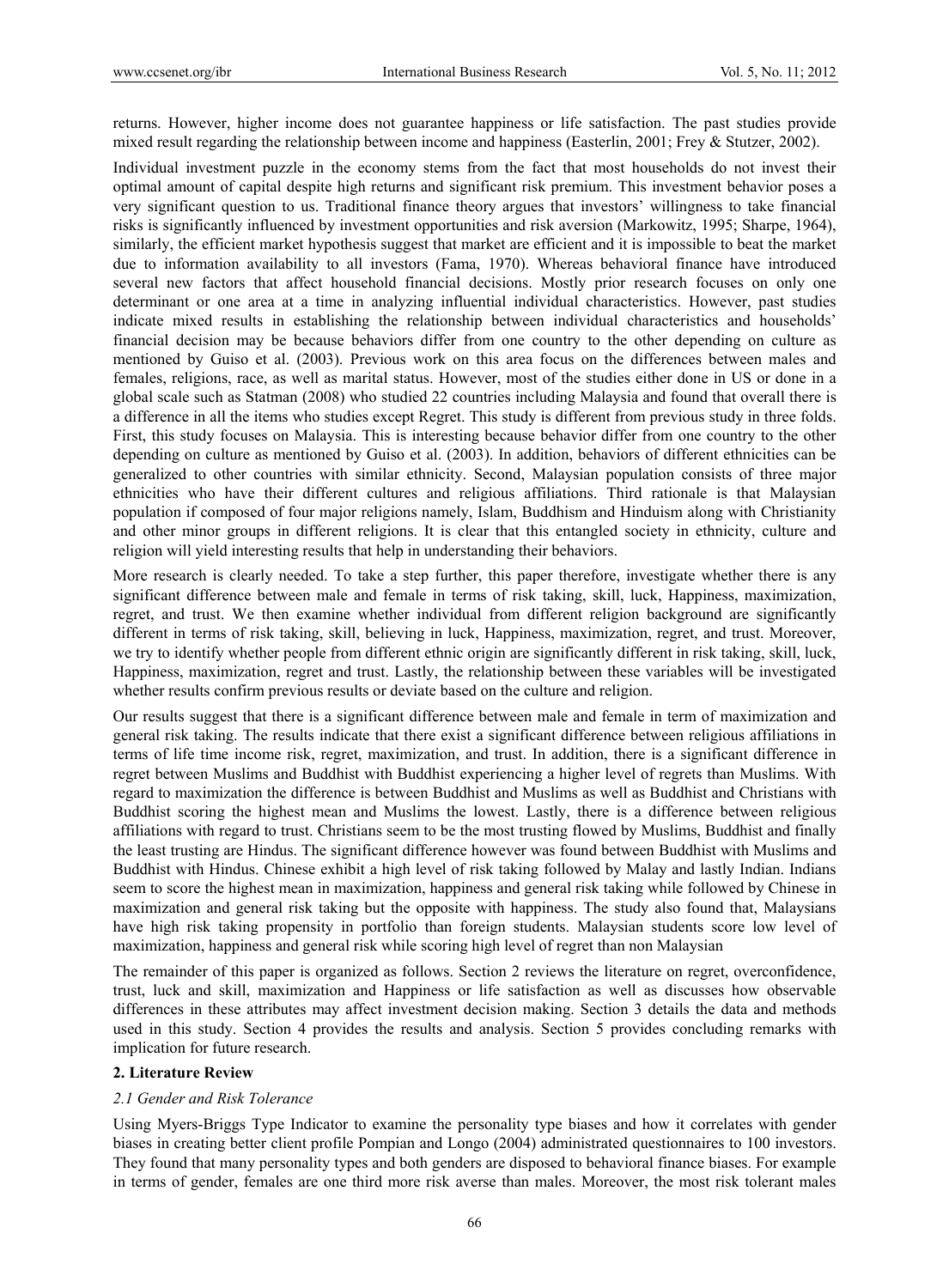combined with their personality type should invest 100% in equity base instruments, while the least risk tolerant females combined with their personality type should invest 100% in fixed income instruments. Jianakoplos and Bernasek (1998) investigated whether women are different than men in risk aversion. Using survey of consumer finance 1989 they model the relative risk aversion on various variables such as wealth, race, age, education and other variables. Based on the theoretical link that suggest that risk aversion will decrease as the wealth increases it is found in this study that female risk aversion is not negatively related to wealth. They found that women are more risk averse than men leading to lower investment in risky assets than risk free assets.

Previous studies suggested that female are more risk averse and less confident than males, however the reasons behind these difference were not clarified. Graham, Stendardi, Myers and Graham (2002) used selectivity model to explain the gender behavior biases regarding investment. They concluded that women are more comprehensive in information processing than men. Males are found to be efficient in information processing when faced with low complexity task while women were more efficient when dealing with high complexity task. Male were found to follow more holistic process in information processing than women. Women on the other hand follow a more detailed information processing. Focusing more on fund manager than simply testing individuals, Beckerman and Menkhoff (2008) results pointed to the following. Females are less risk averse then males as fund managers, there was no difference between male and female fund managers in term of overconfidence, female fund managers avoid competition, financial expertise reduces gender differences however does not totally eliminate it.

#### *2.2 Regret*

Regret or anticipated regret is one of the factors that are associated with risk taking in behavioral economics. Regret could lead to either risk aversion or risk seeking. Inman and Zeelenberg (2002), Zeelenberg et al. (1996), Zeelenberg and Beattie (1997) and Zeelenberg (1999) found evidences that support both risk seeking and risk aversion with regret is involved in decision making. The logic of the dual relationship is that people tend to embark in regret minimizing process whenever a decision has to be made. This regret minimizing theory lead people to either become risk averse or risk lover. In the regret minimizing-risk maximizing the relationship is established when the individual are asked to how future regret will influence their current decisions (i.e. how would you feel in the future if you made the wrong decision now?). People tend to shield themselves against future regret by avoiding risk now hence opt for the less risky decision. On the other hand, regret could lead to risk seeking behavior. This would happen if the individual is faced with two options or more where one is more risky than the others and there is always feedback on the outcome of the riskier option. Therefore if an individual faced with two choices where one is riskier than the other opting for the less risky option lead to regret if the riskier option turned out to be better than the less risky option (Larrick & Boles, 1995; Ritov, 1996). However, the anticipated regret will disappear if there is no feedback on what would have been Boles and Messick (1995) and Ritov and Baron (1995).

#### *2.3 Overconfidence*

Barber and Odean (2000), Odean (1999) and Barber Odean (2001) found that investors trading too much will experience low returns even after controlling for tax loss selling rebalancing and other variables. They concluded in their paper barber and Odean (2001) that this phenomenon of trading too much and earning low returns can be explains by overconfidence. They claim that overconfident investors tend to overestimate the precision of the information leading them to overestimate their gains which cause them to trade too much and earning lower returns. There is also a link between individualism and overconfidence, which Markus and Kitayama (1991) describe as the tendency of of people in "individualistic cultures to think positively about themselves and focus on their own internal attributes, such as their abilities". Indeed, a large body of psychology literature find that individualistic cultures people, like the United States, believe that their abilities are above average, unlike people in collectivistic cultures, like Japan (Markus & Kitayama, 1991; Heine et al.,1999). It also suggests that "people in individualistic cultures are likely to be more overconfident about the precision of their information than are people in collectivistic cultures". In addition, Baber and Odean (2001), Lundeberg, Fox and Puncochar (1994) found that there exist gender differences in overconfidence bias. Both men and women exhibit the overconfidence bias by trading excessively however, men tend to be more overconfident than women. Women being less overconfident than men can be linked to their risk aversion behavior in general.

## *2.4 Trust*

Luhmann (1979) and Seligmen( 1997) indicated that there is a relationship between trust and risk taking, others argued that trusting is equal to risk taking (Yamagishi, 2000). On the other hand, Luhmann (1979, 1988) suggested that risk must exist for trust to occur and when trust occur more risk will be attractive. This indicates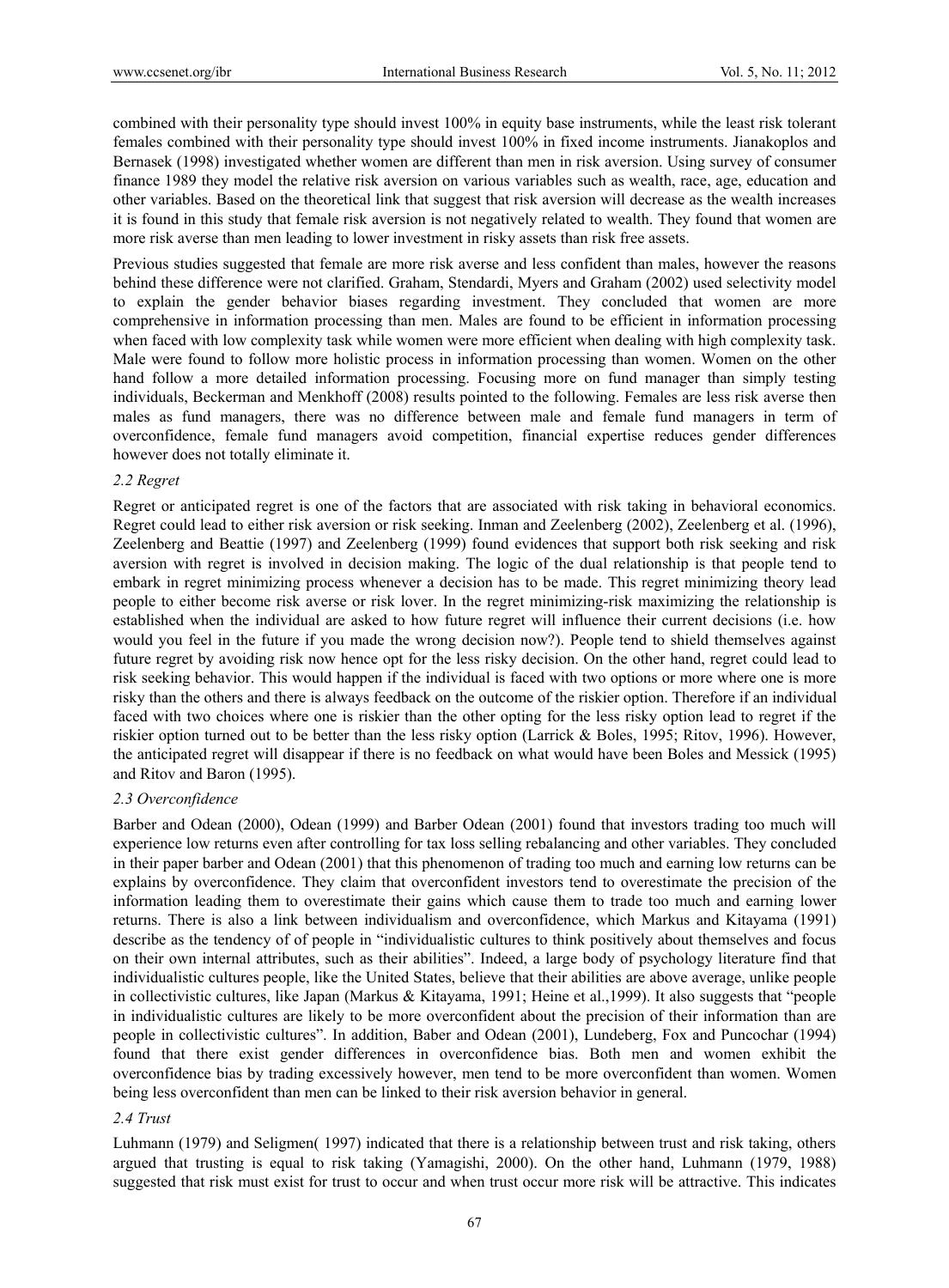that there is some kind of loop in the relationship between risk taking and trust. On the relationship between risk and trust, Siegrist (2000), Siegrest et al. (2000), Sjoberg (2001) and Viklund (2003), Olsen (2008) found that perceived risk is negatively related with trust, in other words, the lesser the trust the greater the perceived risk. Research also reveals that there is little or no correlation between one's decision to trust and one's overall level of risk aversion (Ashraf & Bohnet, 2006; Eckel & Wilson, 2004). However, according to Guiso et al. (2008) one's trust highly depends on his ethnic and religious background whereas Alesina and La Ferrara, (2002) found that differences in religion and ethnic origin do not significantly influence on the level of trust in most economically developed countries.

## *2.5 Luck and Skill*

Zuckerman (1979) and Miller and Ross (1975) Fiske and Taylor (1991), Baumeister (1998), Duval and Silvia (2002) found that people tend to attribute success to their own skills and failures to bad luck. Blaine and Crocker (1993) found that individuals with high self-esteem believe they are lucky and tend to exaggerate their control over events, especially successful events. Camerer and Lovallo (1999) reported lower level of luck when skill is not accounted for. On the other hand, Armor and Taylor (2002) indicate that greater uncertainty can induce greater optimism such that people become risk taker. Certainly, the inclusion of a skill component might increases risk taking. Put differently, if skill does not help in success, luck can ignite optimistic beliefs.

# *2.6 Maximization*

Schwartz et al (2002) using Simon's (1957) concept of satisficer which is the mixture between satisfy and suffice studied the relations between maximization, regret, happiness, life satisfaction, and optimism among other variables. Using questionnaires they found that maximization was negatively related with happiness, optimism, self esteem and life satisfaction. On the other hand, maximization was positively related to depression, perfectionism and regret. Maximizers desire the best possible outcome while satisficer desire the outcome that is good enough. The result suggested that maximizes tend to regret more, look for perfection in their decision and depressed while they are less happy than satisficer, not very optimistic and have low level of self esteem and life satisfaction. This could be because maximizers are demanding investors and risk lover which lead them to expect higher returns on their investments.

## *2.7 Happiness or Life Satisfaction*

Easterlin (1974) indicated that there was a positive relationship between happiness and individual income in the US. Easterlin (1995), Blanchflower and Oswald (2004) Frey and Stutzer (2002a), Graham and Pettinato (2002) and Layard (2005) found similar pattern in different countries such as France, the UK, Germany, Italy, Netherlands and Japan in different periods of time. Many studies have been done on the quality of life or life satisfaction however they tackle issues as goals, depression, personality and health. Few researches have used data connecting happiness and financial satisfaction such as Michalos (1991), Michalos and Orlando (2006) and Van Praag et al (2010). Although the relationship found between income and happiness was positive Easterlin (2001) and Frey and Stutzer (2002) indicated that there is no clear cut negative or positive relationship. Argyle (1999) in his book mentioned that higher income is associated with greater happiness, although the relation between income and happiness is stronger in relatively low-income countries than in relatively high-income countries such as the United States which was on average constant between 1942 and 1991 according to Antonio Falato (2008). Happiness seems to increase with income up to a certain point, but not beyond it. Isen and Patrick (1983) found that as the person become happier his reaction toward risk becomes lower.

## **3. Data and Methodology**

The aim of this study is to investigate whether there is a significant difference in gender, religious affiliations, ethnicity and the country of origin with regard to risk taking propensity, regret, maximization, happiness trust and general risk taking. Previous studies on investor's behavior have largely utilized questionnaire survey for data collection. Considering that the study is interested in behavior and the first reactions that emerge when a scenario is presented a questionnaire survey is implemented as the method of data collection. The questions were adopted from Statman (2008) with the addition of only one question about general risk. Following Statman (2008) the questionnaire was distributed to Malaysian undergraduate students with business and finance majors in two public universities in Malaysia. The questionnaire was self administrated and collected immediately to capture the first thought and answers of the individual students. The total number of questionnaires distributed is 750 and the total number of usable questionnaire is 609.

## **4. Results and Analysis**

This section reports the results that answer the questions of the study. Table 1 below the mean standard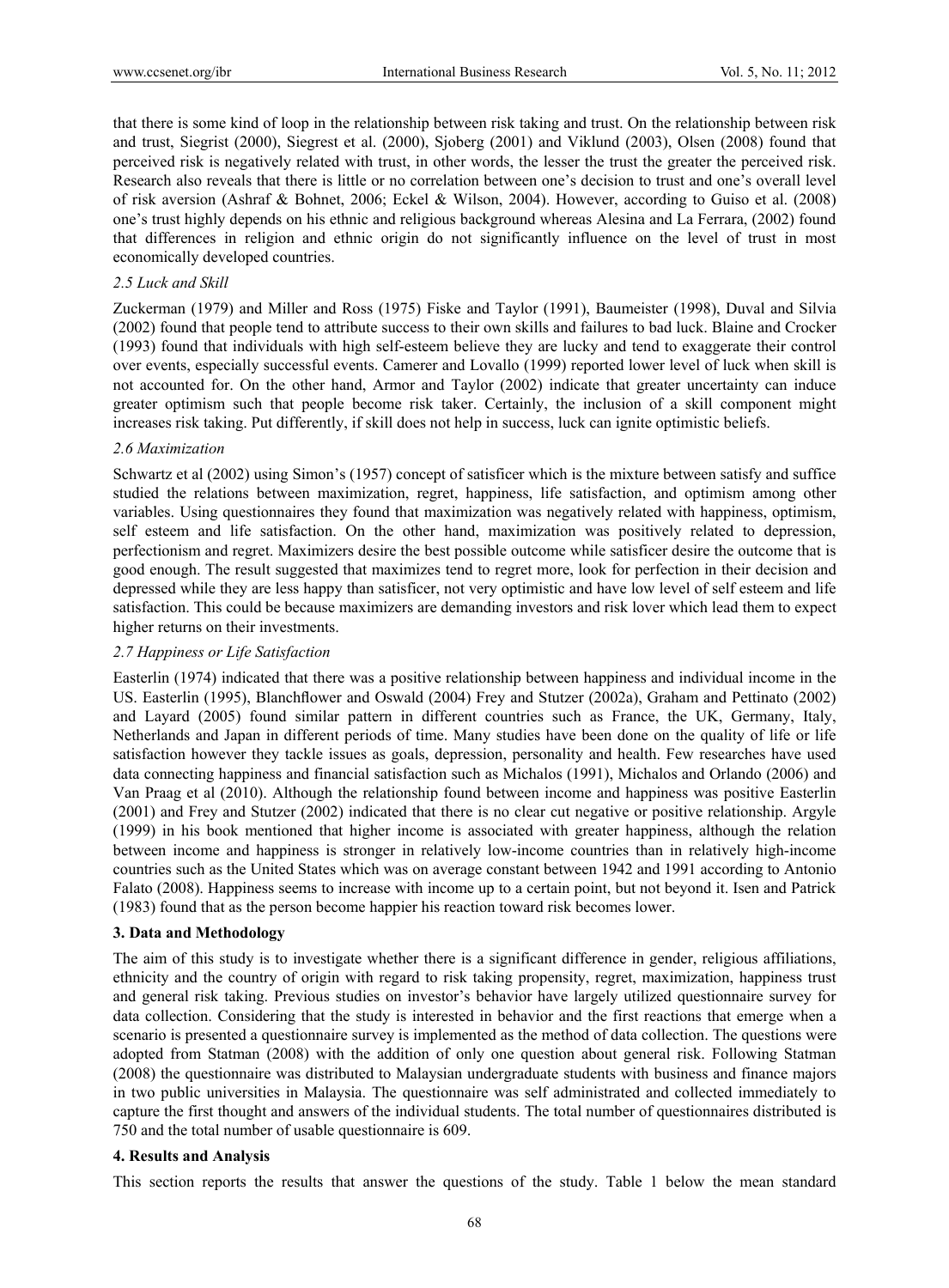deviation, minimum and maximum of the variables measured. For the risk in income (portfolio) question, the result is to indicate that if the respondent is willing to take a risk in his/her lifetime income (portfolio) how much will that be compared to a guaranteed 50% gain with the current income (portfolio). The mean of lifetime income risk is a little higher at 11.32 this indicate that on average Malaysian are willing to risk their lifetime income only if the upside is five times larger than 11.32. On the other hand, the risk on portfolio on average is higher at 12.41 though the two questions are phrased in the same manner. Statman (2008) explained that could happen because investors tend to think of their money in layers where portfolio income is in a higher layer than job income. Standard deviation of both risk questions are 7.64 for income risk and 7.15 for portfolio risk. In addition, Malaysian seems to have high propensity of regret at 6.8 and maximization at 6.52 similar to the finding of Statman (2008). High level of happiness is found among Malaysians at almost 6.8 while in terms of trust they were lower at 4.43. Lastly the general level of risk taking for Malaysian investors seems to be modest at 5.23. The standard deviations indicate that there is variability in the responses ranging between 1.87 and 2.41.

|  | Table 1. Descriptive statistics |  |
|--|---------------------------------|--|
|--|---------------------------------|--|

| Variables         | Mean  | Std. Deviation |  |
|-------------------|-------|----------------|--|
| Risk in income    | 11.32 | 7.64           |  |
| Risk in portfolio | 12.41 | 7.15           |  |
| Luck              | 3.89  | 2.21           |  |
| Overconfidence    | 5.78  | 1.88           |  |
| Regret            | 6.77  | 2.03           |  |
| Maximize          | 6.52  | 2.41           |  |
| Happiness         | 6.77  | 1.89           |  |
| Trust             | 4.43  | 2.21           |  |
| Risk              | 5.23  | 1.87           |  |

Table 2 repots the demographic of the respondents. Majority of the respondents were female, 78% were Muslims and 76.3% were Malay. The second highest religion is Buddhism at 17% followed by Christianity at 2.6 and lastly Hinduism at 2. In terms of race, the second highest is Chinese at 20.6% and followed by Indians and others at 3.1%.

|          |                  | Frequency | Percentage |  |
|----------|------------------|-----------|------------|--|
| Sex      | Female           | 439       | 72%        |  |
|          | Male             | 170       | 28%        |  |
| Religion | Islam            | 475       | 78%        |  |
|          | Buddhism         | 105       | 17%        |  |
|          | Christianity     | 17        | $2.6\%$    |  |
|          | Hinduism& Others | 12        | 2%         |  |
| Race     | Malay            | 465       | 76.3%      |  |
|          | Chinese          | 126       | 20.6%      |  |
|          | Indian & Others  | 18        | 3.1%       |  |

Table 2. Demographic profile of the respondents

Table 3 tests the difference between male and female in term of risk taking, regret, maximization, happiness, trust and general level of risk taking. The results suggest that there is a significant difference between male and female in term of maximization and general risk taking. Men score higher than females in all the aspects except the general level of risk taking where women seem to be a higher risk taker than men.

Results about differences in religious affiliations for all the questions are reported in table 4. The results indicate that there exist a significant difference between religious affiliations in terms of life time income risk, regret, maximization, and trust. The result of life time income risk taking indicates that there is a significant difference between Christens and the other three religious affiliations. The highest income risk taking investors are Christens while the least are the Buddhists may be because their level of regrets is high as prior studies have documented that there is a both negative and positive significant relationship between risk taking behavior and regret. Our results indicate that the level of regret is high in Buddhism compare to Christianity signifying least risk tolerance in income. It represents negative relationship between risk tolerance in income and regret.

In addition, there is a significant difference in regret between Muslims and Buddhist with Buddhist experiencing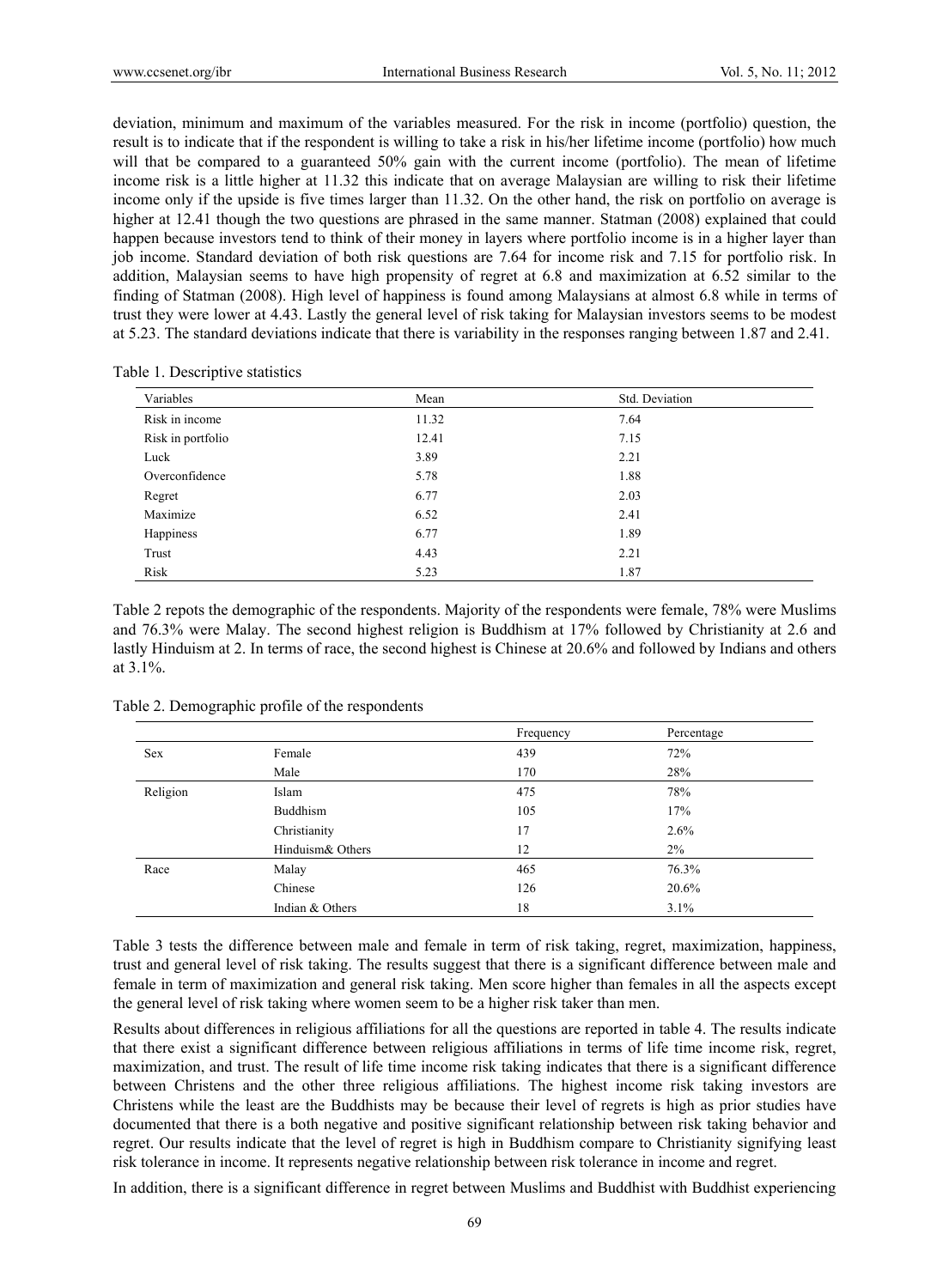a higher level of regrets than Muslims. With regard to maximization the difference is between Buddhist and Muslims as well as Buddhist and Christians with Buddhist scoring the highest mean and Muslims the lowest. Lastly, there is a difference between religious affiliations with regard to trust. Christians seem to be the most trusting flowed by Muslims, Buddhist and finally the least trusting are Hindus. The significant difference however was found between Buddhist with Muslims and Buddhist with Hindus.

| Table 3. Differences between men and women |  |
|--------------------------------------------|--|
|--------------------------------------------|--|

| Variables                   | Male Mean | Female Mean | Mean Difference t-test | t-value  |
|-----------------------------|-----------|-------------|------------------------|----------|
| Risk tolerance in income    | 11.79     | 11.14       | $-.643$                | $-.706$  |
| Risk tolerance in portfolio | 12.73     | 12.28       | $-453$                 | $-.532$  |
| Luck                        | 3.35      | 4.10        | $0.756*$               | 2.90     |
| Overconfidence              | 6.15      | 5.64        | $-0.514*$              | 2.31     |
| Regret                      | 6.96      | 6.70        | $-0.261$               | $-1.077$ |
| Maximization                | 7.20      | 6.26        | $-0.946*$              | $-3.342$ |
| Happiness                   | 6.72      | 6.78        | 0.057                  | 0.255    |
| Trust                       | 4.36      | 4.46        | 0.107                  | 0.368    |
| Risk                        | 4.96      | 5.34        | $0.378**$              | 1.699    |

Note: \* and \*\*\* significant at 1% and 10% respectively.

| Table 4. Differences between religious affiliation |  |  |  |
|----------------------------------------------------|--|--|--|
|----------------------------------------------------|--|--|--|

| Variables                   | Religion        | Mean  | Difference between groups | F-test difference for race |
|-----------------------------|-----------------|-------|---------------------------|----------------------------|
| Risk tolerance in income    | Islam           | 11.35 |                           | 0.583                      |
|                             | Christianity    | 14.33 |                           |                            |
|                             | Buddhism        | 10.73 |                           |                            |
|                             | Hinduism        | 11.14 |                           |                            |
| Risk tolerance in portfolio | Islam           | 12.28 | Christian with            | 2.830                      |
|                             | Christianity    | 19.00 | Muslim**                  |                            |
|                             | <b>Buddhism</b> | 12.25 | Buddhist**                |                            |
|                             | Hinduism        | 10.29 | Hindus***                 |                            |
| Luck                        | Islam           | 3.85  |                           | 0.22                       |
|                             | Christianity    | 4     |                           |                            |
|                             | <b>Buddhism</b> | 4.09  |                           |                            |
|                             | Hinduism        | 4.14  |                           |                            |
| Overconfidence              | Islam           | 5.68  |                           | 2.11                       |
|                             | Christianity    | 6.44  |                           |                            |
|                             | <b>Buddhism</b> | 6.27  |                           |                            |
|                             | Hinduism        | 5.43  |                           |                            |
| Regret                      | Islam           | 6.97  | Muslims with              | 4.625                      |
|                             | Christianity    | 5.89  | Buddhist*                 |                            |
|                             | Buddhism        | 5.98  |                           |                            |
|                             | Hinduism        | 7.14  |                           |                            |
| Maximization                | Islam           | 6.78  | <b>Buddhist</b> with      | 4.123                      |
|                             | Christianity    | 6.51  | Christian**               |                            |
|                             | <b>Buddhism</b> | 8.33  | Hindus**                  |                            |
|                             | Hinduism        | 6.08  |                           |                            |
| Happiness                   | Islam           | 6.81  |                           | 0.283                      |
|                             | Christianity    | 7.00  |                           |                            |
|                             | <b>Buddhism</b> | 6.59  |                           |                            |
|                             | Hinduism        | 6.57  |                           |                            |
| Trust                       | Islam           | 6.77  | Muslims with              | 2.451                      |
|                             | Christianity    | 4.31  | Buddhism***               |                            |
|                             | <b>Buddhism</b> | 4.44  |                           |                            |
|                             | Hinduism        | 5.12  |                           |                            |
| Risk                        | Islam           | 3.71  |                           | 0.114                      |
|                             | Christianity    | 4.44  |                           |                            |
|                             | Buddhism        | 5.24  |                           |                            |
|                             | Hinduism        | 4.89  |                           |                            |

Note: \*, \*\* and \*\*\* significant at 1%, 5% and 10% respectively.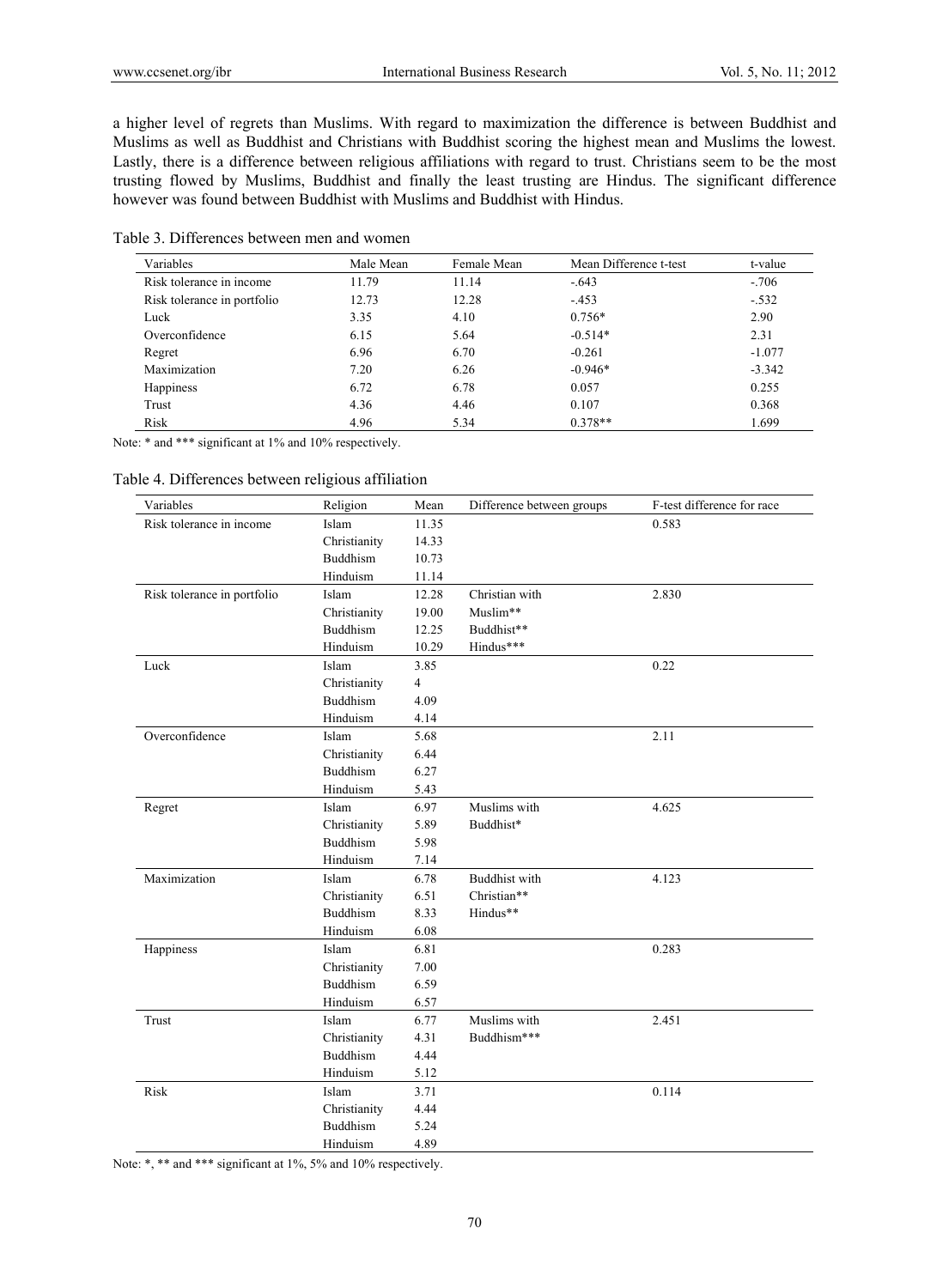Table 5 reports the results of differences in ethnicity in the same variables. Chinese exhibit a high level of risk taking followed by Malay and lastly Indian. The same trend that investors are willing to gamble more on their portfolio than their life time income emerge here with higher means in favor of risk taking in portfolio for all ethnicities than risk taking in life time income. Indians seem to score the highest mean in maximization, happiness and general risk taking while followed by Chinese in maximization and general risk taking but the opposite with happiness. Malay seems to come second in happiness but third in maximization and general risk taking. Regret and trust are the two variables with significant difference among ethnicities. Indians seems to score the highest level of regret however the statistical difference is between Malay with mean score of 7 and Chinese with mean of almost 6. In terms of trust Chinese appear to be the most trusting ethnicity followed by Malay and finally Indians. The significant difference is found between Chinese and Malay as well as Chinese and Indians. Previous studies showed that religion influences behavior (e.g. Kumar at al., 2011; Worthington et al., 2003; Wan Ahmad et al., 2008; Hilary & Hui, 2008).

| Variables                   | Race    | Mean  | Difference between groups | F-test difference for race |
|-----------------------------|---------|-------|---------------------------|----------------------------|
| Risk tolerance in portfolio | Malay   | 12.36 |                           | 0.220                      |
|                             | Chinese | 13.08 |                           |                            |
|                             | Indian  | 9.27  |                           |                            |
| Risk tolerance in income    | Malay   | 11.38 |                           | 1.389                      |
|                             | Chinese | 11.33 |                           |                            |
|                             | Indian  | 9.82  |                           |                            |
| Luck                        | Malay   | 3.83  |                           | 0.51                       |
|                             | Chinese | 4.13  |                           |                            |
|                             | Indian  | 3.91  |                           |                            |
| Overconfidence              | Malay   | 5.65  | Malay with Chinese        | 2.79***                    |
|                             | Chinese | 6.22  |                           |                            |
|                             | Indian  | 6.09  |                           |                            |
| Regret                      | Malay   | 6.99  | Malay with Chinese        | 7.793*                     |
|                             | Chinese | 5.94  |                           |                            |
|                             | Indian  | 6.91  |                           |                            |
| Maximization                | Malay   | 6.77  |                           | 0.955                      |
|                             | Chinese | 6.52  |                           |                            |
|                             | Indian  | 6.38  |                           |                            |
| Happiness                   | Malay   | 7.45  |                           | 1.146                      |
|                             | Chinese | 6.52  |                           |                            |
|                             | Indian  | 6.79  |                           |                            |
| Trust                       | Malay   | 6.57  | Malay with Chinese        | $3.67*$                    |
|                             | Chinese | 7.45  |                           |                            |
|                             | Indian  | 6.77  |                           |                            |
| Risk                        | Malay   | 4.31  |                           | 0.562                      |
|                             | Chinese | 5.01  |                           |                            |
|                             | Indian  | 3.64  |                           |                            |

Table 5. Difference between ethnicities

Note: \*, \*\* and \*\*\* significant at 1%, 5% and 10% respectively.

Table 6 reports the results of the significant difference between local and foreign students in Malaysia. In terms of lifetime income risk taking propensity foreign students appears to score a higher mean than Malaysian students. On the other hand Malaysian students have high risk taking propensity in portfolio than foreign students. Malaysian students score low level of maximization, happiness and general risk while scoring high level of regret than non Malaysian students. Both local and foreign students score equal level of trust which indicates a lower level of trust. Only in happiness there is a significance difference between Malaysian and non-Malaysian students where non-Malaysian students score the high mean in happiness.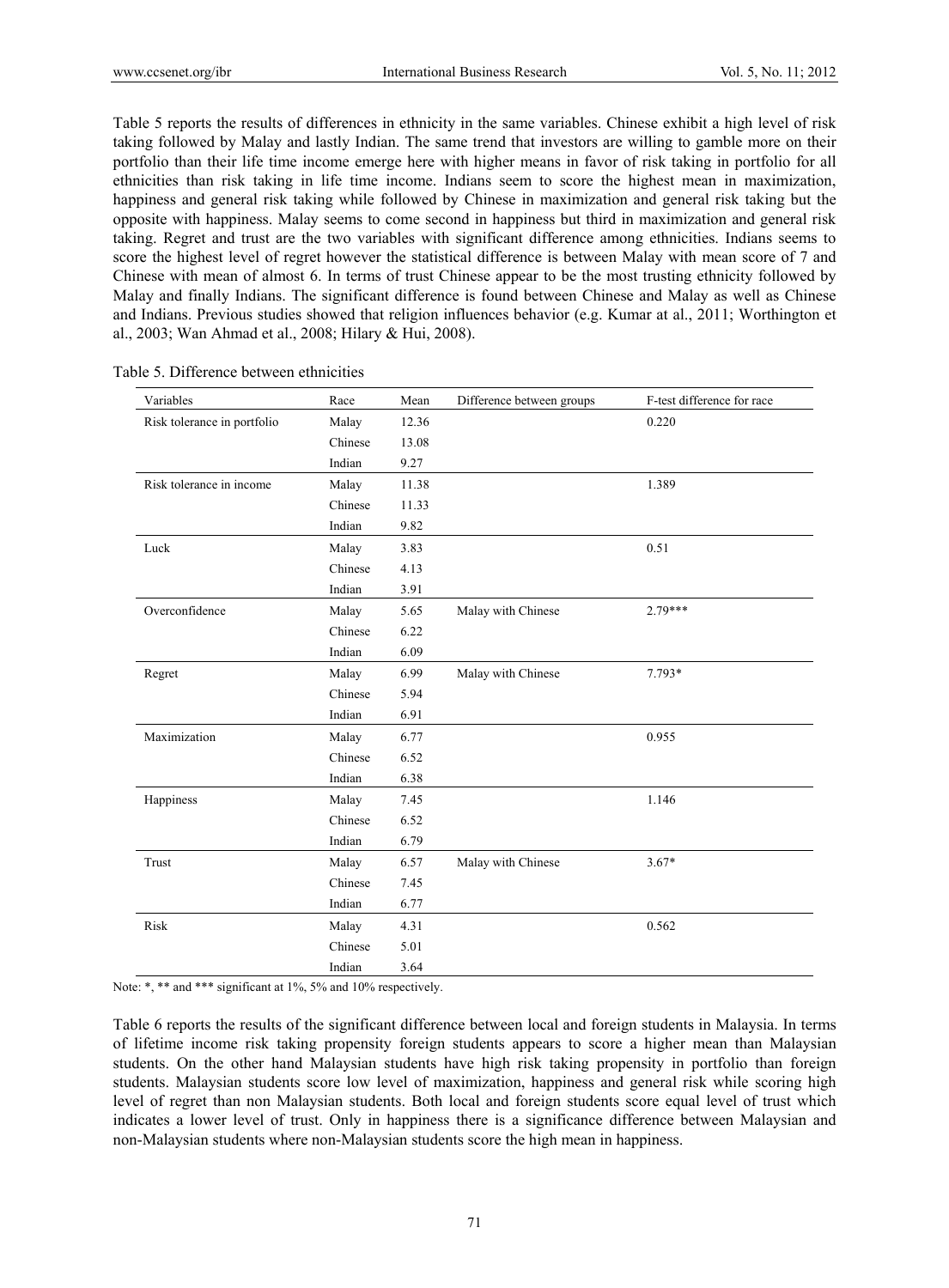| Variables                   | Malaysian Mean | Non-Malaysian Mean | Mean Difference t-test | t-value  |
|-----------------------------|----------------|--------------------|------------------------|----------|
| Risk tolerance in income    | 11.32          | 10.91              | 0.414                  | 0.409    |
| Risk tolerance in portfolio | 12.41          | 12.55              | $-0.137$               | $-0.142$ |
| Luck                        | 3.89           | 4.08               | $-0.184$               | 0.622    |
| Overconfidence              | 5.78           | 5.98               | $-0.202$               | 0.801    |
| Regret                      | 6.77           | 6.61               | 0.165                  | 0.598    |
| Maximization                | 6.52           | 6.73               | $-0.204$               | $-0.635$ |
| Happiness                   | 6.77           | 7.83               | $-1.068*$              | $-4.245$ |
| Trust                       | 4.43           | 4.41               | 0.025                  | 0.084    |
| Risk                        | 5.23           | 5.35               | $-0.117$               | $-0.415$ |

Table 6. Differences between Malaysians and non-Malaysians

Note: \*significant at 1%.

Table 7 reports the correlation coefficients values between the variables. Individuals with high Portfolio Risk propensity tend to have high income risk propensity and are lucky while risk averse in general though very weak. Lucky people seem to be less overconfident, feel less regret, trusting and are not maximizer. Overconfident individuals are less regretful; tend to maximize their outcome and risk averse. Individual who experience regret are maximizers and less trusting. Previous studies documented that investors of individualistic cultures tend to be more overconfident (e.g. Odean, 1998; Gervais & Odean, 2001; Scheinkman & Xiong, 2003). Since we know that individualism is weak in East Asian countries, and there is a positive relationship exist between people in individualistic cultures and overconfident, therefore in general we may conclude that East Asian countries, such as Malaysian people are less overconfident, more regretful, maximizers and less trusting compare to individualistic cultures people, like the United States. Lastly, happy people are more trusting than non-happy people.

Table 7. Correlation coefficients

| Variables                   | Income Risk | Portfolio Risk | Luck      | Overconfidence | Regret   | Maximize  | Happy   | Trust |
|-----------------------------|-------------|----------------|-----------|----------------|----------|-----------|---------|-------|
| Risk tolerance in income    |             |                |           |                |          |           |         |       |
| Risk tolerance in portfolio | $0.71*$     |                |           |                |          |           |         |       |
| Luck                        | 0.04        | $0.08***$      |           |                |          |           |         |       |
| Overconfidence              | 0.04        | 0.01           | $-0.10**$ |                |          |           |         |       |
| Regret                      | 0.00        | 0.02           | $-0.11**$ | $0.09**$       |          |           |         |       |
| Maximization                | $-0.03$     | $-0.02$        | $-0.1***$ | $0.23*$        | $0.20*$  |           |         |       |
| <b>Happiness</b>            | 0.05        | 0.01           | $-0.05$   | $0.07*$        | 0.05     | 0.01      |         |       |
| Trust                       | 0.04        | 0.04           | $0.09**$  | 0.04           | $-0.13*$ | $-0.03$   | $0.21*$ |       |
| Risk                        | $-0.04$     | $-0.11**$      | 0.07      | $-0.12**$      | 0.05     | $-0.11**$ | $-0.01$ | 0.08  |

Note: \*, \*\* and \*\*\* significant at 1%, 5% and 10% respectively.

## **5. Discussion and Conclusion**

The results discussed earlier are mostly consistent with previous studies done on the same variables. Females tend to be luckier, happier, trusting and more risk taker in general terms compared to males while they are also less risk averse with income and portfolio less overconfidence, less regretful, low maximizers than males. The general conclusion for the Malaysian individuals is that males and females differ in luck, overconfidence, maximization and general risk level. Maximization which was addressed by the question "I always want to have the best. Second best is not good enough for me. How much do you agree with this statement?" differed between Malaysian males and females indicating that males tend to maximize their outcome than females. Malaysian females feel luckier than males although both experience low level of luck. Previous researches indicate that male is more overconfidence than females which is what this study concluded. However in term of the general risk, which aims in gauging the riskiness individuals are willing to take in general and not in investment decisions, the findings showed that females consider themselves risk takers. In the risk taking propensity in lifetime income and portfolio Malaysian males are risk lovers more the females. These results are not contradicting since each is focusing in different points of risk.

Religion seems to show differences in the variables tested. Differences were found in terms portfolio risk taking, regret, maximization and trust. Christians scored highest in lifetime income and portfolio risk, overconfidence, and happiness, and they are significantly different from other groups in portfolio risk. Muslims scored the

72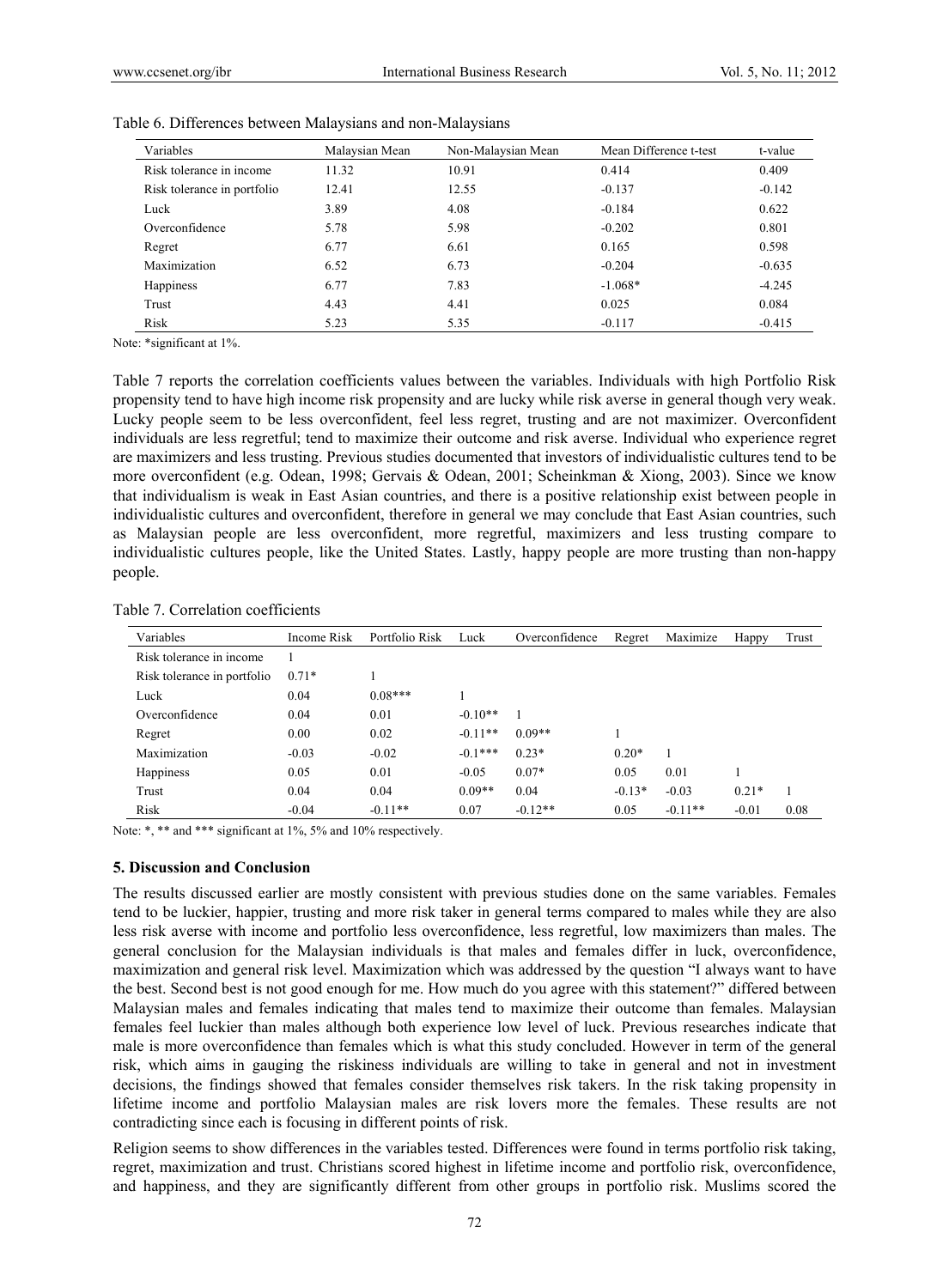highest in trust and they are significantly different from Buddhist in trust and regret. Buddhist scored the highest mean in maximization and general risk level and they are statistically significantly different from the Christian and Hindus mean scores. Hindus scored higher in luck, regret however they were not significantly different in any of them. Religious affiliation reflects cultures and traditions and therefore most of these significant differences can be explained by them. However few studies were done on the same variables and in Malaysia. The results of religious affiliation mentioned regarding regret and trust were confirmed when the respondents were categorized based on their ethnicity. Malays scored highest in lifetime income risk, regret, maximization and happiness and they are significantly different from Chinese in overconfidence, and regret. Chinese scored highest mean in lifetime portfolio risk, luck, overconfidence, trust, and general risk level. A significant difference is found between Chinese and Malay in trust. Therefore, Malays are risk taker, more regretful, maximizer, happier than other races. On the other hand, Chinese are risk taker, luckier, more overconfident, and more trusting and risk taker in general. Indian on the other hand scored the lowest in all variables.

Malaysians are risk taker with income, and more regretful while non-Malaysians are risk takers in portfolio, luckier, more overconfident, maximizer, happier, and risk taker in general. Both Malaysians and non-Malaysians are equal in trust. Malaysian individuals differ from non-Malaysians only in happiness where non-Malaysians are happier than non-Malaysians.

#### **References**

- Alesina, A., & La Ferrara, E. (2002). Who trusts others? *Journal of Public Economics, Elsevier, 85*(2), 207-234. http://dx.doi.org/10.1016/S0047-2727(01)00084-6
- Argyle, M. (1999). Causes and Correlates of Happiness in Well-Being. In Kahneman, D., E. Diener and N. Schwarz (Eds.), *The Foundations of Hedonic Psychology* (pp. 353-373). New York, NY: Russel Sage Foundation.
- Armor, D. A., & Taylor, S. E. (2002). When predictions fail: The dilemma of unrealistic optimism in Heuristics and Biases. In T. Gilovich, D. Griffin, & D. Kahneman (Eds.), *The Psychology of Intuitive Judgment* (pp. 334-347). New York, NY: Cambridge University Press. http://dx.doi.org/10.1017/CBO9780511808098.021
- Arruñada, B. (2009). Specialization and Rent-Seeking in Moral Enforcement: The Case of Confession. *Journal for the Scientific Study of Religion, 48*(3), 443-61. http://dx.doi.org/10.1111/j.1468-5906.2009.01459.x
- Ashraf, N., Bohnet, I., & Piankov, N. (2006). Decomposing trust and trustworthiness. *Experimental economics, 9*, 193-208. http://dx.doi.org/10.1007/s10683-006-9122-4
- Barber, B. M., & Odean, T. (2000). Trading is hazardous to your wealth: The common stock investment performance of individual investors. *The Journal of Finance, 55*(2), 773-806. http://dx.doi.org/10.1111/0022-1082.00226
- Barber, B. M., & Odean, T. (2001). Boys Will Be Boys: Gender, Overconfidence, and Common Stock Investment. *Quarterly Journal of Economics, 116*(1), 261-292. http://dx.doi.org/10.1162/003355301556400
- Baumeister, R. F. (1998). *The Self*. D. T. Gilbert, S. T. Fiske, & G. Lindzey, (Eds.). New York, NY: McGraw-Hill.
- Beckmann, D., & Menkhoff, L. (2008). Will Women Be Women? Analyzing the Gender Difference among financial experts. *KYKLOS, 61*(3), 364-384. http://dx.doi.org/10.1111/j.1467-6435.2008.00406.x
- Beugelsdijk, S., & Frijns, B. (2010). A cultural explanation of the foreign bias in international asset allocation. *Journal of Banking and Finance, 34*, 2121-2131. http://dx.doi.org/10.1016/j.jbankfin.2010.01.020
- Blaine, B., & Crocker, J. (1993). *Self-esteem and Self-serving Biases in Reactions to Positive and Negative Events*. [An Integrative Review, in Self-esteem: *The Puzzle of Low Self-regard*, by R. Baumeister] New York, NY: Plenum.
- Blanchflower, D., & Andrew, J. O. (2004). Well-Being over Time in Britain and the USA. *Journal of Public Economics, 88*(7-8), 359-386.
- Boles, T. L., & Messick, D. M. (1995). Reverse outcome bias: the influence of multiple reference points on the evaluations of outcomes and decisions. *Organizational Behavior and Human Decision Processes, 61*, 262-275. http://dx.doi.org/10.1006/obhd.1995.1021
- Camerer, C., & Lovallo, D. (1999). Overconfidence and Excess Entry: An Experimental Approach. *The American Economic Review, 89*(1), 306-318. http://dx.doi.org/10.1257/aer.89.1.306
- Chui, A. C. W., Titman, S., & Wei, K. C. J. (2010). Individualism and Momentum around the World. *The*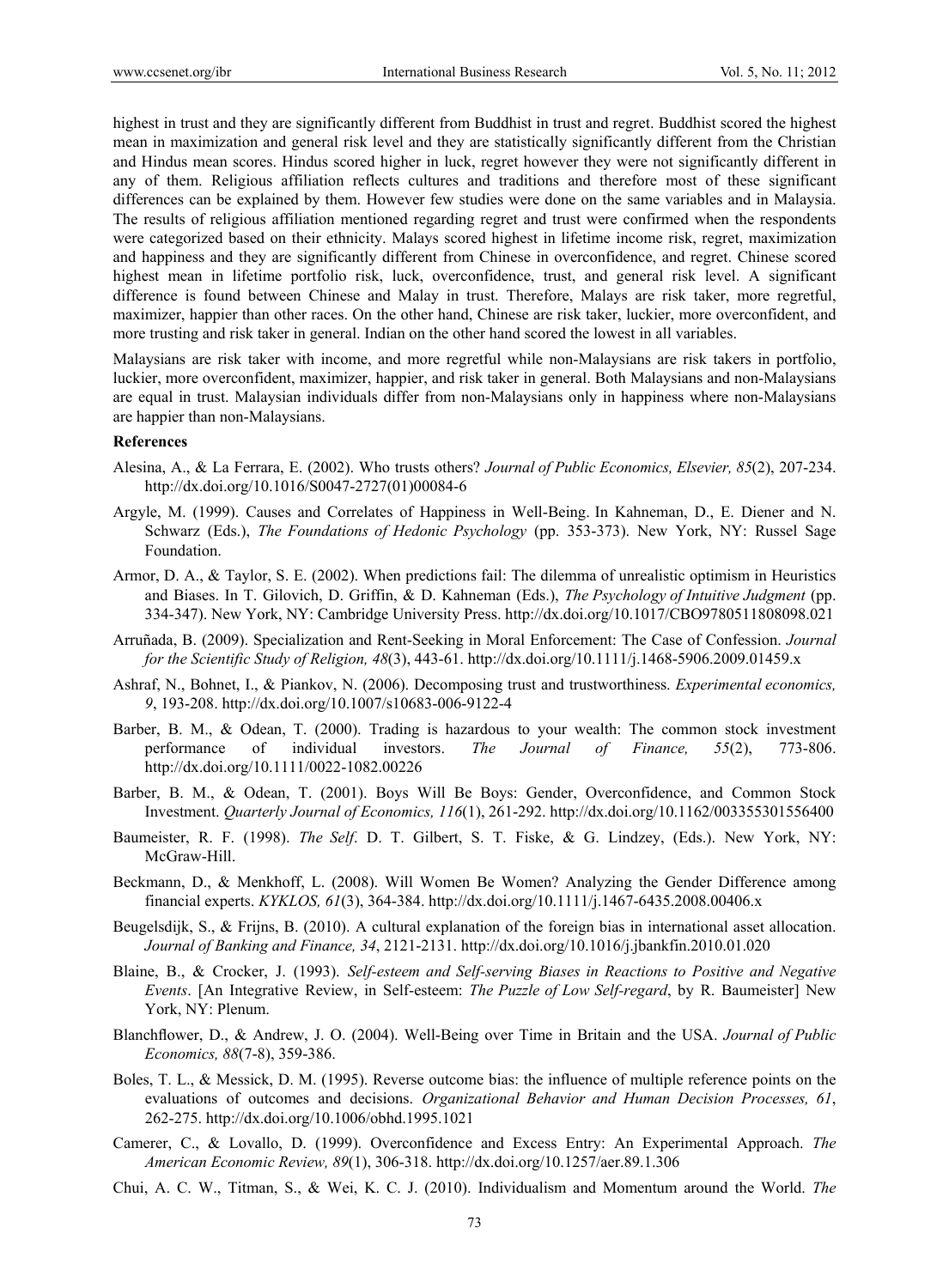*Journal of Finance, 65*(1), 361-392. http://dx.doi.org/10.1111/j.1540-6261.2009.01532.x

- Duval, T. S., & Silvia, P. J. (2002). Self-Awareness, Probability of Improvement, and the Self-serving Bias. *Journal of Personality and Social Psychology, 82*, 49-61. http://dx.doi.org/10.1037/0022-3514.82.1.49
- Easterlin, R. (1974). *Does Economic Growth Improve the Human Lot? Some Empirical Evidence in Nations and Households in Economic Growth*: Essays in Honour of Moses Abramovitz. P. David and M. Reder, (Eds). New York and London: Academic Press, pp. 98-125.
- Easterlin, R. (1995). Will Raising the Incomes of All Increase the Happiness of All? *Journal of Economic Behavior and Organization, 27*(1), 35-48. http://dx.doi.org/10.1016/0167-2681(95)00003-B
- Easterlin, R. (2001). Income and Happiness: Towards a Unified Theory. *Economic Journal, 111*(473), 465-84. http://dx.doi.org/10.1111/1468-0297.00646
- Eckel, C. C., & Wilson, R. K. (2004). Is trust a risky decision? *Journal of Economic Behavior & Organization, 55*, 447-465. http://dx.doi.org/10.1016/j.jebo.2003.11.003
- Falato, A. (2009). Happiness Maintenance and Asset Prices. *Journal of Economic Dynamics and Control, 33*(6), 1247-1262. http://dx.doi.org/10.1016/j.jedc.2008.09.007
- Fama, E. (1970). Efficient Capital Markets: A Review of Theory and Empirical Work. *Journal of Finance, 25*(2), 383-417. http://dx.doi.org/10.2307/2325486
- Frey, B., & Alois, S. (2002). What Can Economists Learn from Happiness Research? *Journal of Economic Literature, 40*(2), 402-35. http://dx.doi.org/10.1257/002205102320161320
- Graham, C., & Stefano, P. (2001). *Happiness and Hardship: Opportunity and Insecurity in New Market Economies.* Washington, D.C.: Brookings Institution Press.
- Graham, J. F., Stendardi, E. J., Myers, J. K., & Graham, M. J. (2002). Gender differences in investment strategies: an information processing perspective. *International journal of bank marketing, 20*(1), 17-26. http://dx.doi.org/10.1108/02652320210415953
- Guiso, L., & Paiella, M. (2003). Risk Aversion, Wealth and Background Risk. *Temi di discussione (Economic working papers) 483,* Bank of Italy, Economic Research and International Relations Area.
- Guiso, L., Sapienza, P., & Zingales, L. (2006). Does Culture Affect Economic Outcomes? *Journal of Economic Perspectives, 20*(2), 23-48. http://dx.doi.org/10.1257/jep.20.2.23
- Guiso, L., Sapienza, P., & Zingales, L. (2008). Alfred Marshall Lecture Social Capital as Good Culture. *Journal of the European Economic Association, 6*(2-3), 295-320. http://dx.doi.org/10.1162/JEEA.2008.6.2-3.295
- Hilary, G., & Hui, K. W. (2009). Does religion matter in corporate decision making in America? *Journal of Financial Economics, 93*, 455-473. http://dx.doi.org/10.1016/j.jfineco.2008.10.001
- Hong, B. K., Chan, K., & Ng, A. (2004). Invisibility and return volatility. *Journal of Financial Economics, 71,*  239-263. http://dx.doi.org/10.1016/S0304-405X(03)00166-1
- Huang, P. H. (2008). How do Securities Laws Influence Affect, Happiness, & Trust? *Journal of Business & Technology Law,* 257-308.
- Inman, J. J., & Zeelenberg, M., (2002). Regret repeat versus switch decisions: The attenuation role of decision justifiability. *Journal of Consumer Research, 29,* 116-128. http://dx.doi.org/10.1086/339925
- Isen, A. M., & Patrick, R. (1983). The effect of positive feelings on risk taking: When the chips are down. *Organizational Behavior and Human Decision Processes, 31,* 194-202.
- Jianakoplos, N., & Bernasek, A. (1998). Are women more risk averse? *Economic inquiry, 36,* 620-630. http://dx.doi.org/10.1111/j.1465-7295.1998.tb01740.x
- Kumar, A., Page, J. K., & Spalt, O. G. (2011). Religious Beliefs, Gambling Attitudes, and Financial Market Outcomes. (Forthcoming). EFA 2009 Bergen Meetings Paper. *Journal of Financial Economics (JFE).* Available at http://ssrn.com/abstract=1335855
- Larrick, R. P., & Boles, T. L. (1995). Avoiding regret in decisions with feedback: A negotiation example. *Organizational Behavior and Human Decision Processes, 63,* 87-97. http://dx.doi.org/10.1006/obhd.1995.1064
- Luhmann, N. (1979). *Trust and power*. Chichester, UK: John Wiley & sons.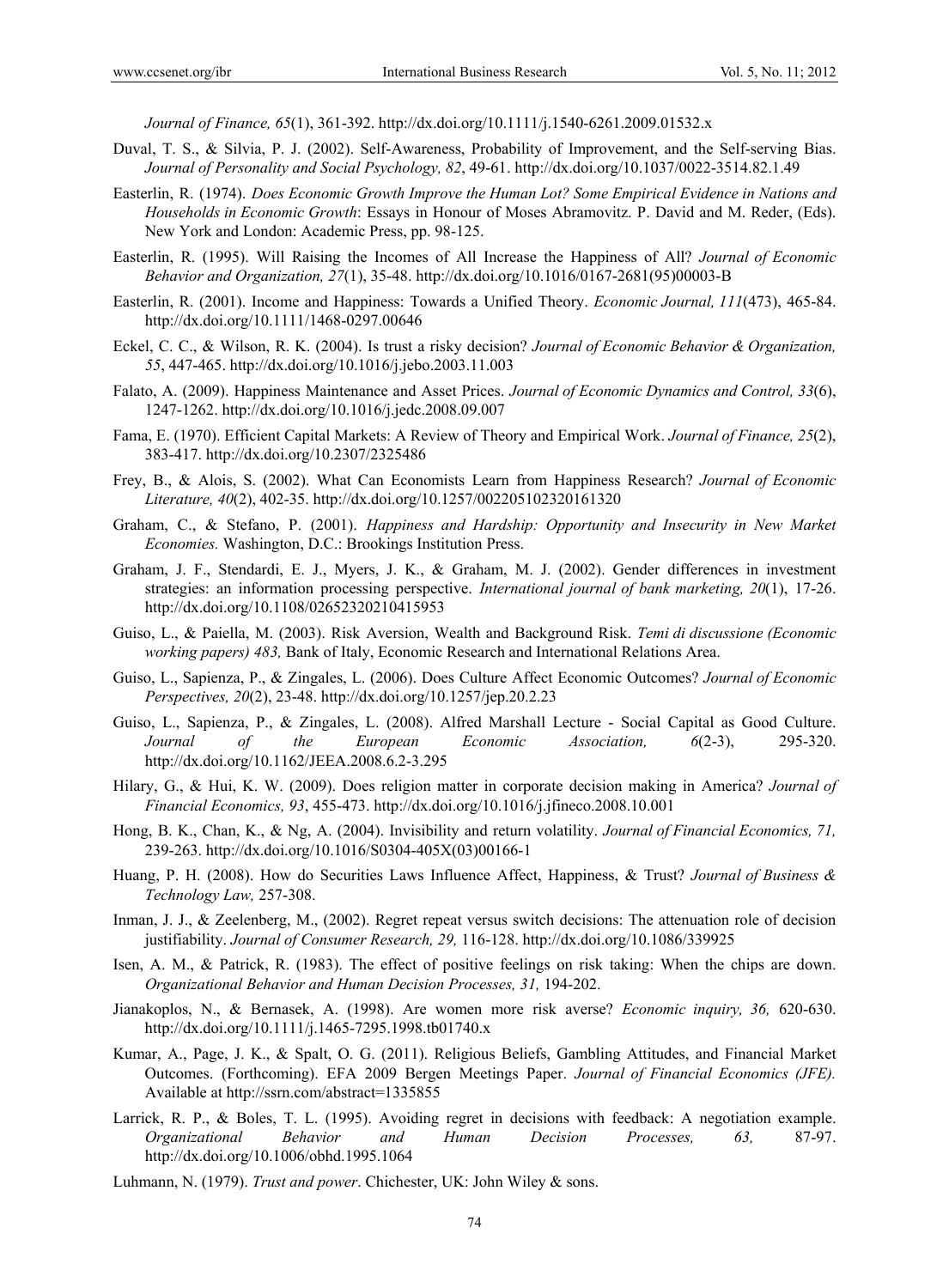- Luhmann, N. (1988). Familiarity, confidence, trust:Problems and al- ternatives in Trust. In D. Gambetta (Ed.), *Making and Breaking Cooperative Relations* (pp. 94-108). Oxford: Basil Blackwell.
- Lundeberg, M. A., Paul W. F., & Judith, P. (1992). Highly Confident but Wrong, Gender Differences and Similarities in Confidence Judgments. *Journal of Educational Psychology, 86*(1), 114-121. http://dx.doi.org/10.1037/0022-0663.86.1.114
- Michalos, A. C. (1991). *Global Report on Student Well-Being*: Volume 1, Life Satisfaction and Happiness. Springer-Verlag, New York.
- Michalos, A. C., & Orlando, J. A. (2006). A note on student quality of life. *Social Indicators Research, 79*(1), 51-59. http://dx.doi.org/10.1007/s11205-005-2404-y
- Miller, D., & Ross, M. (1975). Self-serving Biases in the Attribution of Causality: Fact or Fiction? *Psychological Bulletin, 82*, 213-225. http://dx.doi.org/10.1037/h0076486
- Odean, T. (1999). Do investors trade too much? *American economic review, 89*(5), 1279-1298. http://dx.doi.org/10.1257/aer.89.5.1279
- Olsen, R. A. (2008). Trust as risk and the foundation of investment value. *The Journal of Socio-Economics, 37*, 2189-2200. http://dx.doi.org/10.1016/j.socec.2008.04.009
- Ritov, I. (1996). Probability of regret: anticipation of uncertainty resolution in choice. *Organizational Behavior and Human Decision Processes, 66*, 228-236. http://dx.doi.org/10.1006/obhd.1996.0051
- Ritov, I., & Baron, J. (1995). Outcome knowledge, regret, and omission bias. *Organizational Behavior and Human Decision Processes, 64*, 119-127. http://dx.doi.org/10.1006/obhd.1995.1094
- Schwartz, B., Ward, A., Monterosso, J., Lyubomirsky, S., White, K., & Lehman, D. R. (2002). Maximizing versus satisficing: Happiness is a matter of choice. *Personality and Social Psychology, 83*, 1178-1197. http://dx.doi.org/10.1037/0022-3514.83.5.1178
- Seligman, A. B. (1997). *The Problem of Trust*. Princeton, NJ: Princeton University press.
- Siegrist, M. (2000). The influence of trust and perceptions of risks and benefits on acceptance of gene technology. *Risk analysis, 20*(2), 195-203. http://dx.doi.org/10.1111/0272-4332.202020
- Siegrist, M., & Cvetkovich, G. (2000). Salient Value Similarity, Social Trust, and Risk/Benefit Perception. *Risk Analysis, 20*(3). http://dx.doi.org/10.1111/0272-4332.203034
- Siegrist, M., Cvetkovich, G., & Roth, C. (2000). Salient value similarity, social trust, and risk/ benefit perception. *Risk Analysis, 20*, 353-362. http://dx.doi.org/10.1111/0272-4332.203034
- Simon, H. A. (1955). Behavioral model of rational choice. *Quarterly journal of economics, 59,* 99-118. http://dx.doi.org/10.2307/1884852
- Sjoberg, L. (2001). Limits of knowledge and the limited importance of trust. *Risk Analysis, 21*(1), 189-198. http://dx.doi.org/10.1111/0272-4332.211101
- Statman, M. (2008). Countries and culture in behavioral finance. *CFA Institute Conference Proceedings Quarterly, 25*(3). http://dx.doi.org/10.2469/cp.v25.n3.6
- Van Praag, B. M. S., Romanov, D., & Carbonellc, A. F. (2010). Happiness and financial satisfaction in Israel: Effects of religiosity, ethnicity, and war*. Journal of Economic Psychology, 31*(1), 1008-1020. http://dx.doi.org/10.1016/j.joep.2010.08.008
- Viklund, M. (2003). Trust and risk perception in Western Europe: a cross-national study. *Risk analysis, 23*(4), 727-738. http://dx.doi.org/10.1111/1539-6924.00351
- Wan Ahmad, W. M., Rahman, A. A., Ali, N. A., & Seman, A. C. (2008). Religiosity and Banking Selection Criteria among Malays in Lembah Klang. *Shariah J., 16*(2), 79-84.
- Worthington, E. L., Wade, N. G., Hight, T. L., McCullough, M. E., Berry, J. T., . . . Lynn, O. (2003). The religious commitment inventory-10: development, refinement and validation of a brief scale for research and counseling. *Journal of Counseling Psychology, 50*, 84-96. http://dx.doi.org/10.1037/0022-0167.50.1.84
- Yamagishi, T. (2000). *Session on Trust at the 27th International Congress of Psychology*. Stockholm, Sweden, July 23-28, 2000.
- Zeelenberg, M. (1999). Anticipated regret, expected feedback and behavioral decision-making. *Journal of Behavioral Decision Making, 12*, 93-106.